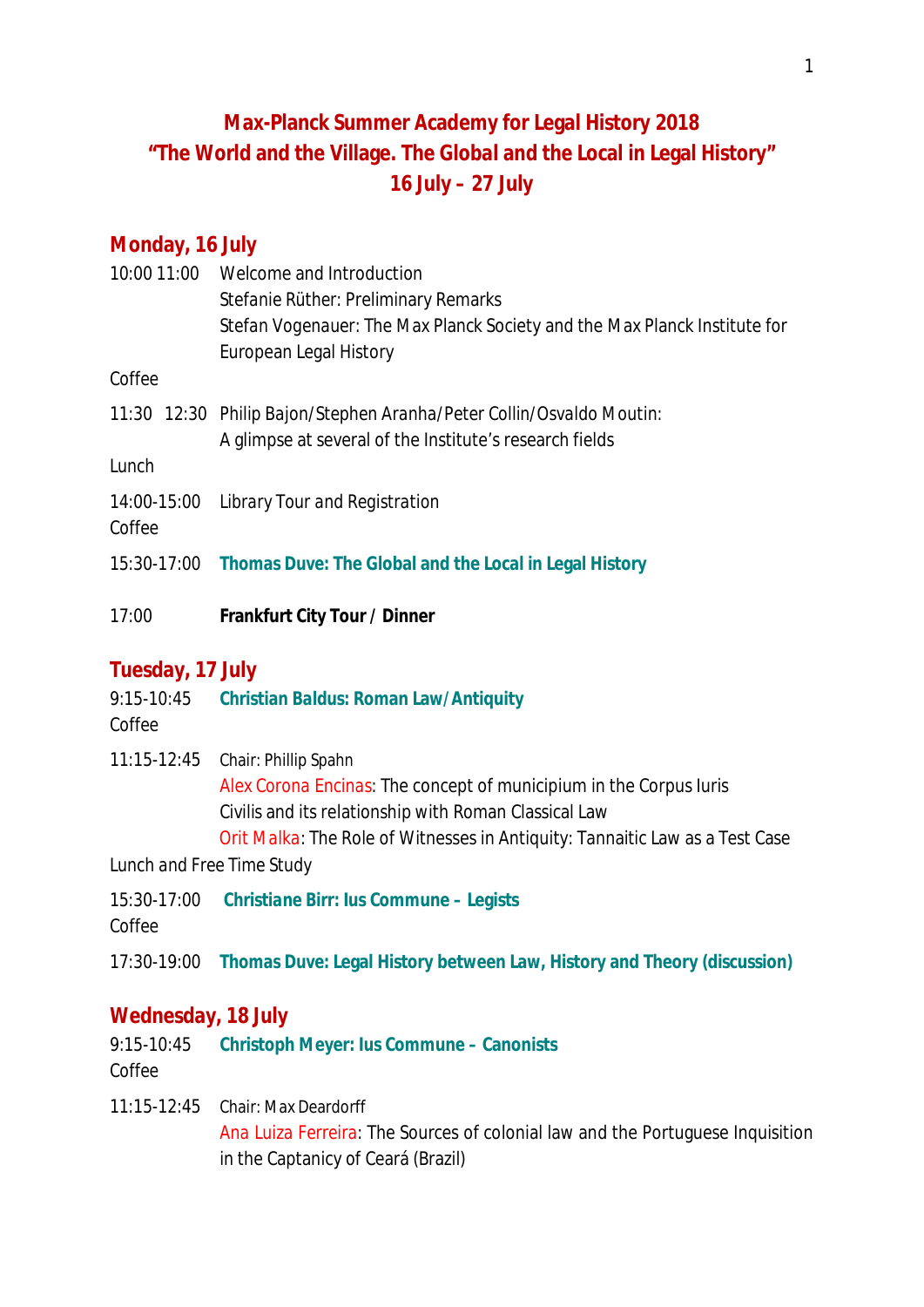Alexis Alvarez-Nakagawa: Cannibal Laws. The Origins of International Law and the Juridical Forms of the Conquest, 16th-18th Centuries

*Lunch and Free Study time*

- 15:30-17:00 *Stefan Vogenauer***: Common Law** *Coffee*
- 17:30-19:00 Evening Lecture *Andreas Thier:* **Time, Law, and Legal History – Some Observations and Considerations**

# **Thursday, 19 July**

9:15-10:45 *Christiane Birr***: Private Law I**

*Coffee*

11:15-12:45 *Phillip Hellwege***: Private Law II**

*Lunch and Free Study Time*

15:30-17:00 Chair: Victoria Barnes

*Konstanze von Schütz*: Universal(ist) Conceptions of Property and Diverging Sets of Property Rights: German Law, French Law and the Common Law **Tradition** 

*Manon Moerman*: What's in a name? Challenging early modern ideal-types of private partnerships in the Low Countries (17th-18th century).

## *Coffey*

17:30-19:00 *Thorsten Keiser:* **Contemporary History**

# **Friday, 20 July**

9:15-10:45 **Otto Danwerth: Legal History of Ibero-America** *Coffee*

11:15-12:45 Chair: Justine Collins

*Geneva Smith:* The Illegality of Blackness: Pennsylvania's "Special Court for the Tryal of Negroes" and the Early Modern Atlantic World, 1661-1780 *Roraima Estaba Amaiz:* Legal spaces, judicial processes and legal strategies for the equality of free colored people in Spanish Royal Audiences of the Circum-Caribbean (1790-1821)

*Lunch and Free Study Time*

15:30-17:00 Guided Tour IG Farben and Campus Westend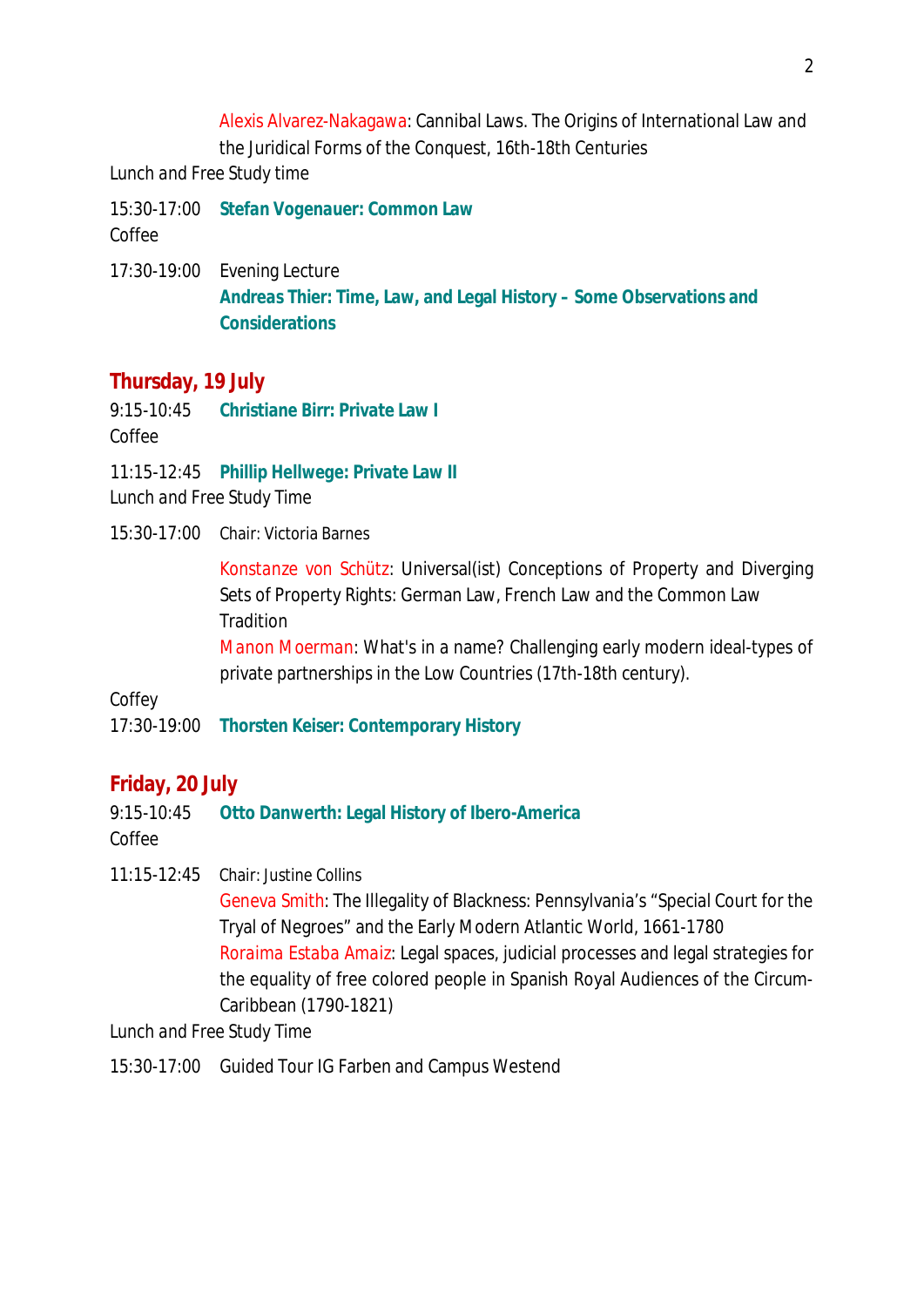#### **Monday, 23 July**

#### 9:15-10:45 *Karl Härter:* **History of Criminal Law** *Coffee*

11:15-12:45 Chair: Raquel Sirotti *Emily Irland*: An Examination of the Law, Lives and Litigation of Married Women Suing Without Their Husbands, by a 'Next Friend', in the English Court of Chancery, 1689-1760 *Adrian Alzate*: Traitors, Dissenters, and Citizens: Making and Unmaking Political Crimes and Criminals in Colombia and Mexico (1870-1910)

#### *Lunch and Free Study Time*

15:30-17:00 Chair: Mariana Armond Dias Paes *Arthur Barrêtto de Almeida Costa*: The History of Expropriation in Brazil: Legal Thought, Public Debate and the Construction of Belo Horizonte (1823-1930) *Gloria Lopera*: We Have the Land Titles! Indigenous Litigants and the Privatization of Communal Lands in Colombia (1873-1950)

#### *Coffee*

17:30-19:00 Chair: Jasper Kunstreich Poster Presentation PhD-Projects at the MPIeR

#### **Tuesday, 24 July**

9:15-10:45 *Donal Coffey***: Legal Transfer in the Common Law World** *Coffee*

11:15-12:45 Chair: Stephen Aranha *Rajesh Kumar*: Evolution of Fiscal Federalism in India with special reference to finance commission *Parvathi Menon*: The Authoritarian-Humanitarian Dialectic of Protection Measures in the British Empire

*Lunch and Free Study Time*

15:30-17:00 Chair: Insa Jarass *Timur Mitrofanov*: Law and Custom in Villages of the Kazan Province of the Russian Empire after the Emancipation Reform *Francesca Martello*: New legal trends in the municipalities: local dynamics and global discourse in the early 20th Century in Europe

#### *Coffee*

17:30-19:00 *Donal Coffey* **/** *LI Fupeng***: Constitutional Histories – Presentations and Discussion**